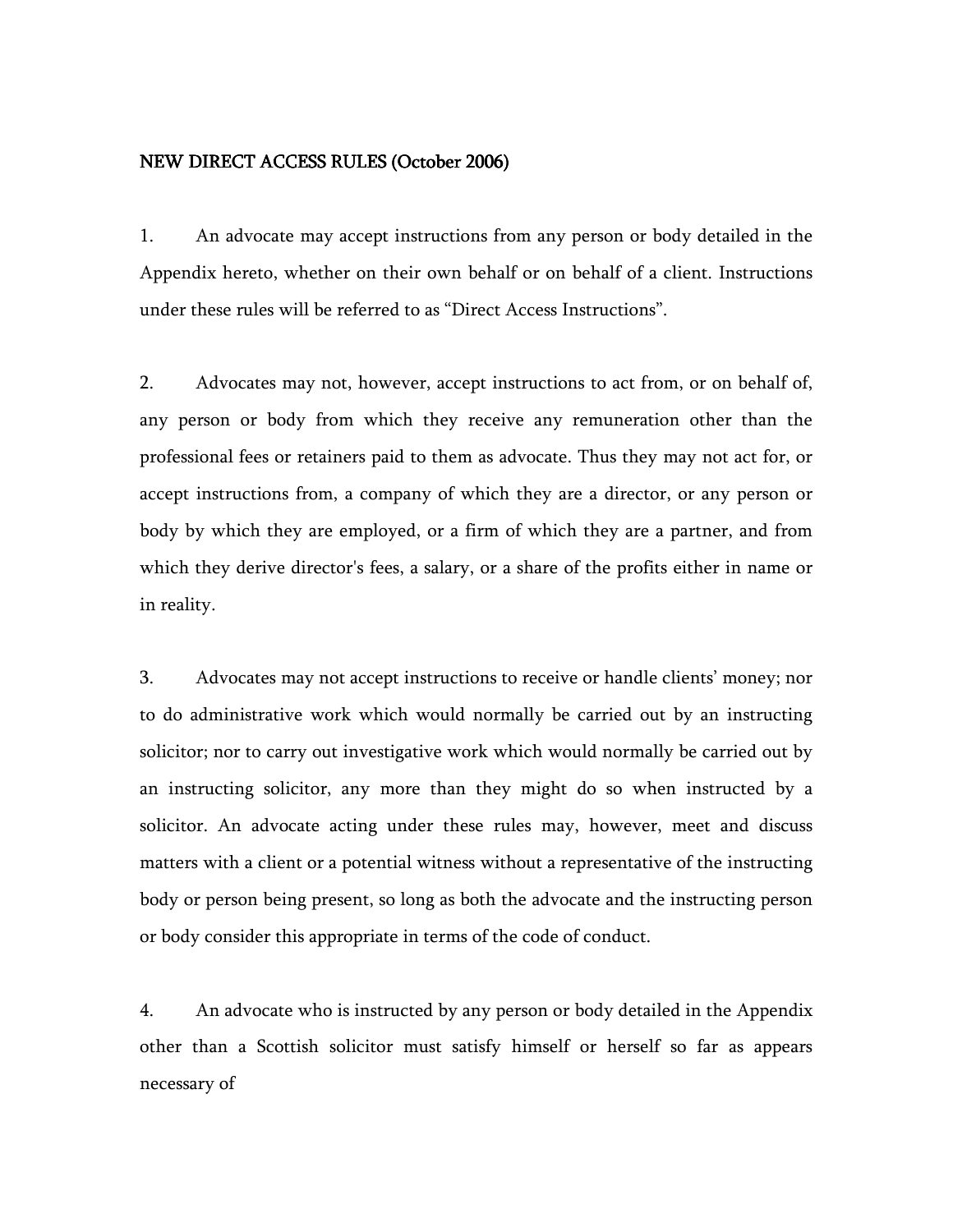(i) their competence to give the instructions in question;

(ii) if those instructions are given on behalf of a client, their authority to do so; and

(iii) their understanding of the terms of engagement and their effect, and in particular the limitations on the work which an advocate may do and also any disadvantage which may, as a real possibility, be suffered by the client if the client does not act through a Scottish solicitor.

If an advocate cannot be satisfied of these matters, they may not accept those instructions. If an advocate at any time concludes that they are no longer satisfied of any of these matters, or that it is not in the interest of the client or the interests of justice that such instructions be given other than through the medium of a Scottish solicitor, they must so inform the person instructing and may refuse to act further except through that medium.

5. For the avoidance of doubt, the "cab rank" rule does not apply to instructions provided under these rules.

6. It is expected that an Advocate who accepts instructions under Direct Access Rules shall follow any guidance issued by the Direct Access Guidance Committee from time to time.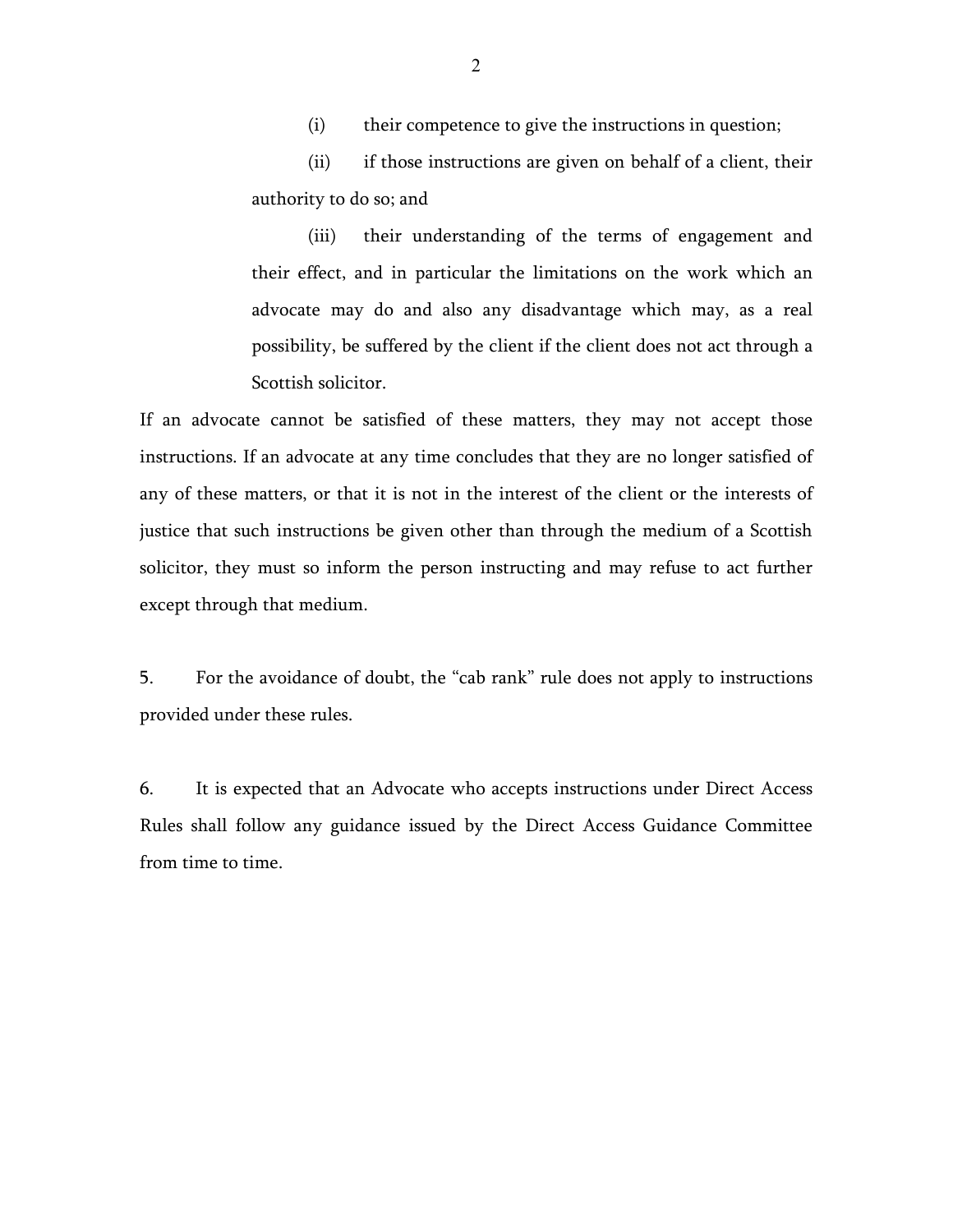# APPENDIX TO DIRECT ACCESS RULES

## 1. Legal professionals:

(i) Members of the Law Societies of England and Wales, and Northern Ireland;

(ii) Non-practising members of Faculty;

(iii) European lawyers registered under the European Communities (Lawyers Practice)(Scotland) Regulations;

(iv) Persons on the register of foreign lawyers held by the Law Society of Scotland;

(v) Qualified conveyancing and executry practitioners in Scotland;

(vi) Persons or bodies qualified to practise law in a jurisdiction other than Scotland who actually do so practise law;

#### 2) Other professionals:

(i) Members of any professional body recognised for this purpose by the Faculty, and any such body itself;

(ii) Parliamentary agents;

(iii) Any person or body on the register maintained by the Office of the Immigration Services Commissioner.

#### 3) Public authorities:

(i) Any person or body subject to complaint to the Scottish Public Services Ombudsman;

(ii) Any public authority in terms of the Freedom of Information (Scotland)

Act 2002 or the Freedom of Information Act 2000;

(iii) Any person or body subject to complaint to the European Ombudsman;

(iv) Any public authority under the law of the European Union;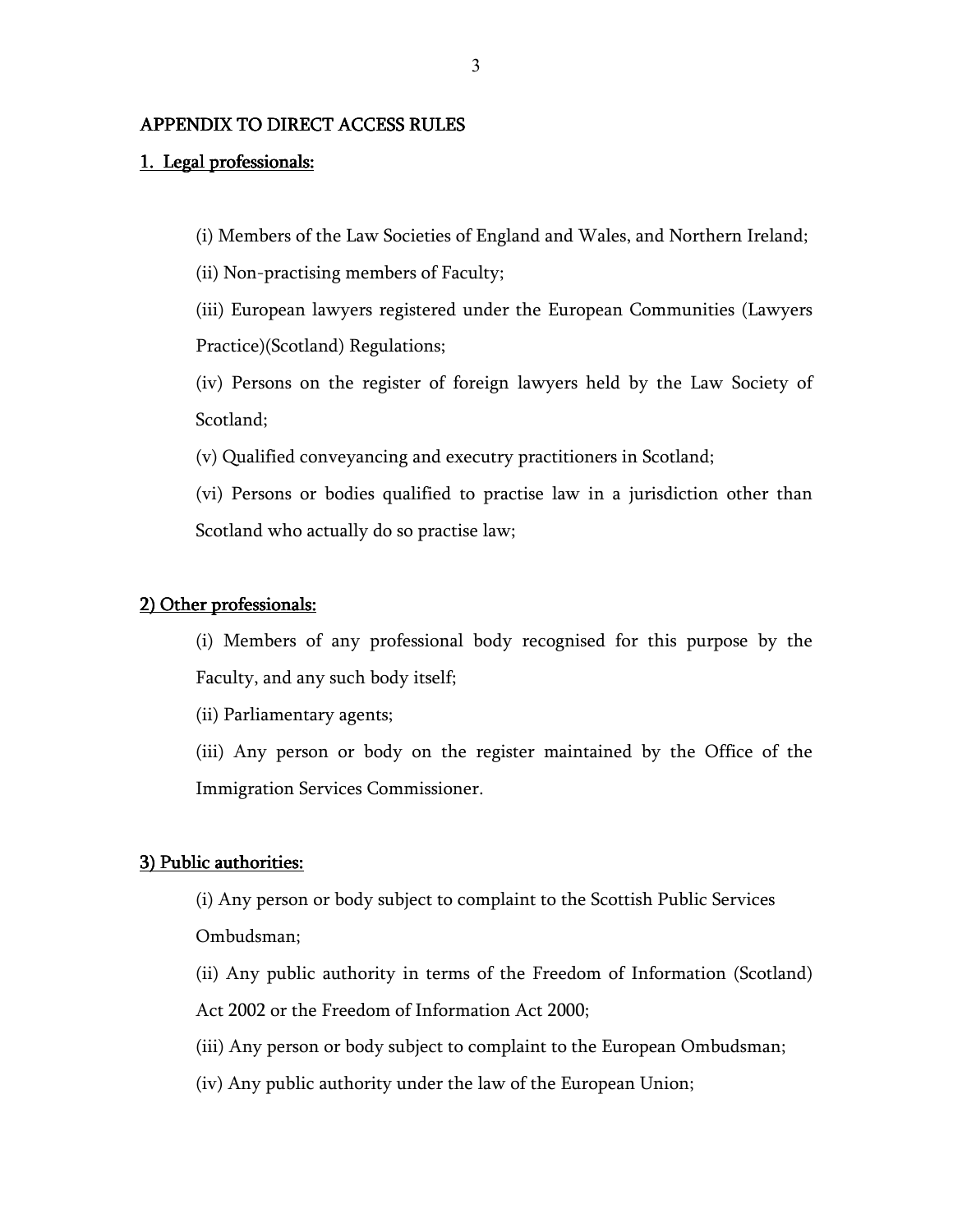(v) Any person or body acting under law in a governmental, judicial or legislative capacity;

(vi) Members of the British and Irish Ombudsman Association or the International Ombudsman Institute.

### 4) Other persons and bodies:

(i) Any person or body on the Financial Services Authority Register;

(ii) Any voluntary organisation in membership of the Scottish Council for Voluntary Organisations, the National Council for Voluntary Organisations, the Northern Ireland Council for Voluntary Action, or the Wales Council for Voluntary Action;

(iii) Any body on the register maintained by the office of the Scottish Charity Regulator or the Central Register of Charities maintained by the Charity Commission for England and Wales;

(iv) Any public limited company regulated by the London Stock Exchange;

(v) Any community interest company registered as such;

(vi) Any trade union or employers association on the list maintained by the Certification Officer;

(vii) Any body incorporated by statute which is so established to represent or regulate any trade, business or profession;

(viii) The Medical and Dental Defence Union of Scotland, The Medical and Dental Defence Union, and the Medical Protection Society.

(ix) Any person or body, or member of a class, recognised for this purpose by the Faculty.